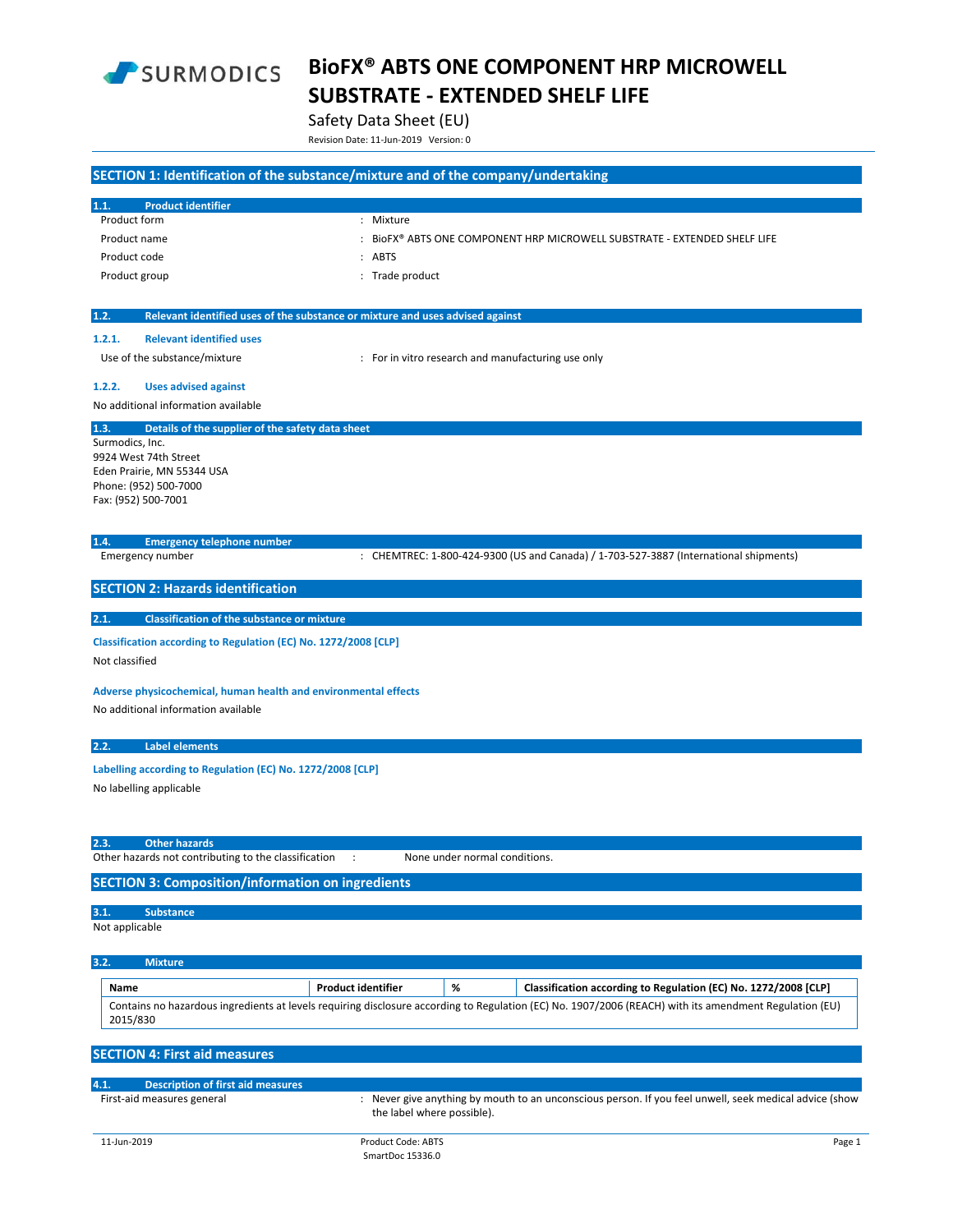| First-aid measures after inhalation                                             | : IF INHALED: Remove person to fresh air and keep comfortable for breathing. If respiratory symptoms<br>persist, obtain medical attention.                                                                                                                                              |  |  |
|---------------------------------------------------------------------------------|-----------------------------------------------------------------------------------------------------------------------------------------------------------------------------------------------------------------------------------------------------------------------------------------|--|--|
| First-aid measures after skin contact                                           | : IF ON SKIN (or clothing), remove affected clothing and wash all exposed skin with water for at least 15<br>minutes. If irritation persists, call a physician.                                                                                                                         |  |  |
| First-aid measures after eye contact                                            | : IF IN EYES: Immediately flush with plenty of water for at least 15 minutes. Obtain medical attention if<br>pain, blinking or redness persists.                                                                                                                                        |  |  |
| First-aid measures after ingestion                                              | : IF SWALLOWED: Do not induce vomiting. Get medical advice/attention if you feel unwell.                                                                                                                                                                                                |  |  |
| 4.2.<br>Most important symptoms and effects, both acute and delayed             |                                                                                                                                                                                                                                                                                         |  |  |
| Symptoms/effects                                                                | : Not expected to present a significant hazard under anticipated conditions of normal use.                                                                                                                                                                                              |  |  |
| Symptoms/effects after inhalation                                               | : May cause respiratory irritation.                                                                                                                                                                                                                                                     |  |  |
| Symptoms/effects after skin contact                                             | : May cause skin irritation.                                                                                                                                                                                                                                                            |  |  |
| Symptoms/effects after eye contact                                              | : Direct contact with eyes is likely to be irritating.                                                                                                                                                                                                                                  |  |  |
| Symptoms/effects after ingestion<br>Chronic symptoms                            | : May cause gastrointestinal irritation.<br>: No data available.                                                                                                                                                                                                                        |  |  |
| 4.3.                                                                            | Indication of any immediate medical attention and special treatment needed                                                                                                                                                                                                              |  |  |
| No additional information available.                                            |                                                                                                                                                                                                                                                                                         |  |  |
| <b>SECTION 5: Firefighting measures</b>                                         |                                                                                                                                                                                                                                                                                         |  |  |
| 5.1.<br><b>Extinguishing media</b>                                              |                                                                                                                                                                                                                                                                                         |  |  |
| Suitable extinguishing media                                                    | : Foam. Carbon dioxide. Dry powder. Water spray. Sand.                                                                                                                                                                                                                                  |  |  |
| 5.2.<br>Special hazards arising from the substance or mixture                   |                                                                                                                                                                                                                                                                                         |  |  |
| Fire hazard                                                                     | : The product is not flammable.                                                                                                                                                                                                                                                         |  |  |
| <b>Explosion hazard</b>                                                         | : Product is not explosive.                                                                                                                                                                                                                                                             |  |  |
| 5.3.<br><b>Advice for firefighters</b>                                          |                                                                                                                                                                                                                                                                                         |  |  |
| Firefighting instructions                                                       | : Use water spray or fog for cooling exposed containers. Exercise caution when fighting any chemical fire.<br>Do not dispose of fire-fighting water in the environment.                                                                                                                 |  |  |
| Protection during firefighting                                                  | : Do not enter fire area without proper protective equipment, including respiratory protection.                                                                                                                                                                                         |  |  |
| <b>SECTION 6: Accidental release measures</b>                                   |                                                                                                                                                                                                                                                                                         |  |  |
| 6.1.                                                                            | Personal precautions, protective equipment and emergency procedures                                                                                                                                                                                                                     |  |  |
| General measures                                                                | : Evacuate area. Ventilate area. Keep upwind. Spill should be handled by trained clean-up crews properly<br>equipped with respiratory equipment and full chemical protective gear (see Section 8).                                                                                      |  |  |
| 6.1.1.<br>For non-emergency personnel                                           |                                                                                                                                                                                                                                                                                         |  |  |
| Protective equipment                                                            | : Wear Protective equipment as described in Section 8.                                                                                                                                                                                                                                  |  |  |
| <b>Emergency procedures</b>                                                     | : Evacuate unnecessary personnel.                                                                                                                                                                                                                                                       |  |  |
| 6.1.2.<br>For emergency responders                                              |                                                                                                                                                                                                                                                                                         |  |  |
| Protective equipment                                                            | : Wear suitable protective clothing, gloves and eye or face protection. Approved supplied-air respirator,<br>in case of emergency.                                                                                                                                                      |  |  |
| 6.2.<br><b>Environmental precautions</b>                                        |                                                                                                                                                                                                                                                                                         |  |  |
|                                                                                 | Prevent entry to sewers and public waters. Notify authorities if liquid enters sewers or public waters. Avoid release to the environment.                                                                                                                                               |  |  |
| 6.3.<br>Methods and material for containment and cleaning up<br>For containment |                                                                                                                                                                                                                                                                                         |  |  |
|                                                                                 | : Contain any spills with dikes or absorbents to prevent migration and entry into sewers or streams.                                                                                                                                                                                    |  |  |
| Methods for cleaning up                                                         | : Soak up spills with inert solids, such as clay or diatomaceous earth as soon as possible. Sweep up loose<br>material. Place residues in suitable, covered, and labeled container. This material and its container must<br>be disposed of in a safe way, and as per local legislation. |  |  |
| 6.4.<br><b>Reference to other sections</b>                                      |                                                                                                                                                                                                                                                                                         |  |  |
| No additional information available                                             |                                                                                                                                                                                                                                                                                         |  |  |
|                                                                                 |                                                                                                                                                                                                                                                                                         |  |  |

| <b>SECTION 7: Handling and storage</b> |                                      |  |                                                                                                                            |  |
|----------------------------------------|--------------------------------------|--|----------------------------------------------------------------------------------------------------------------------------|--|
| 7.1.                                   | <b>Precautions for safe handling</b> |  |                                                                                                                            |  |
|                                        |                                      |  |                                                                                                                            |  |
|                                        | Precautions for safe handling        |  | : Wash hands and other exposed areas with mild soap and water before eating, drinking or smoking and<br>when leaving work. |  |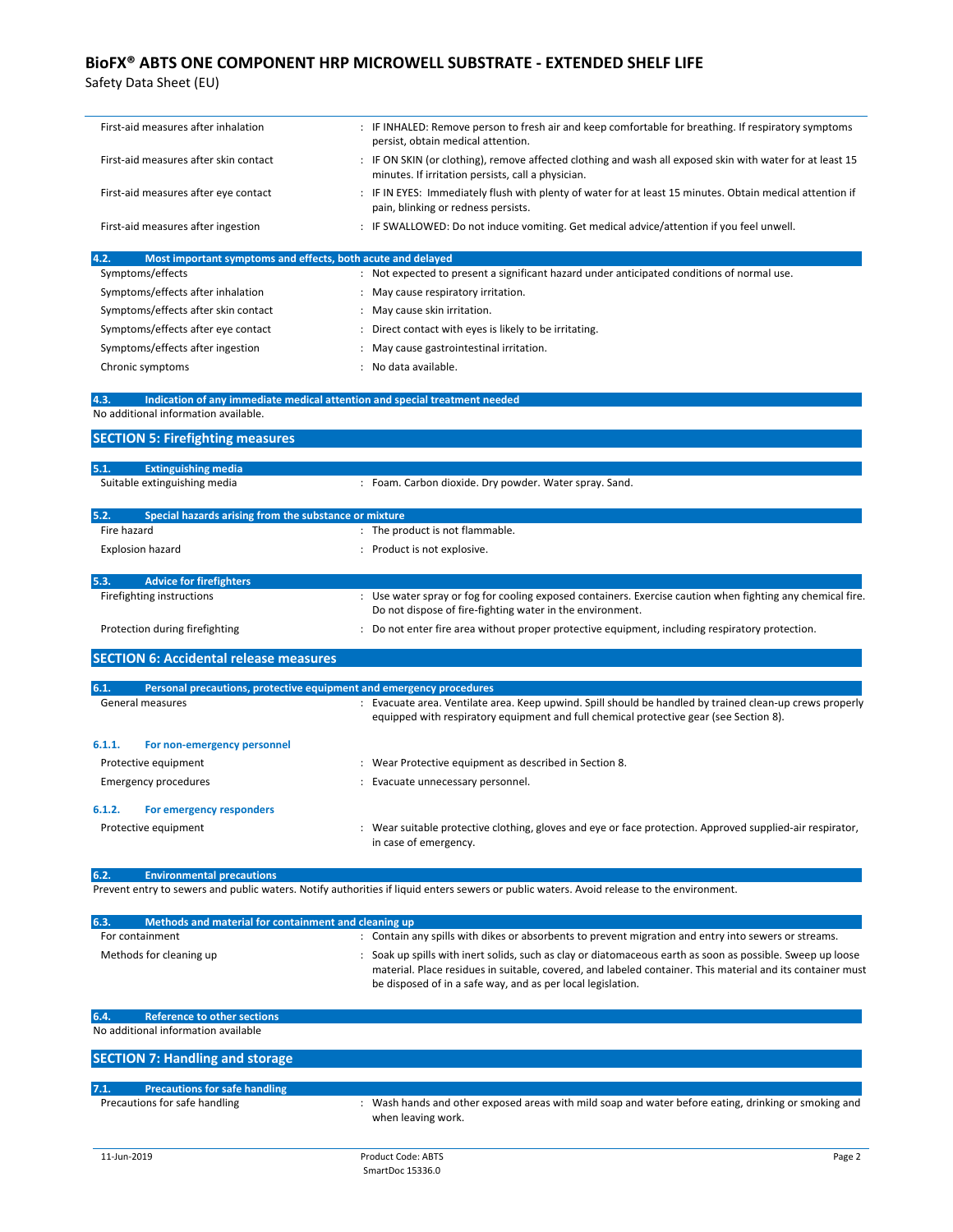| 7.2.<br>Conditions for safe storage, including any incompatibilities<br>Storage conditions                          | : Keep container closed when not in use.                                                                                                                                                                                                                                                               |
|---------------------------------------------------------------------------------------------------------------------|--------------------------------------------------------------------------------------------------------------------------------------------------------------------------------------------------------------------------------------------------------------------------------------------------------|
| Storage temperature                                                                                                 | : $2 - 8 °C$                                                                                                                                                                                                                                                                                           |
|                                                                                                                     |                                                                                                                                                                                                                                                                                                        |
| 7.3.<br>Specific end use(s)                                                                                         |                                                                                                                                                                                                                                                                                                        |
| No additional information available                                                                                 |                                                                                                                                                                                                                                                                                                        |
| <b>SECTION 8: Exposure controls/personal protection</b>                                                             |                                                                                                                                                                                                                                                                                                        |
| 8.1.<br><b>Control parameters</b>                                                                                   |                                                                                                                                                                                                                                                                                                        |
| No additional information available                                                                                 |                                                                                                                                                                                                                                                                                                        |
|                                                                                                                     |                                                                                                                                                                                                                                                                                                        |
| 8.2.<br><b>Exposure controls</b>                                                                                    |                                                                                                                                                                                                                                                                                                        |
| Appropriate engineering controls                                                                                    | : Ensure adequate ventilation, especially in confined areas                                                                                                                                                                                                                                            |
| Personal protective equipment                                                                                       | : Gloves. Protective goggles.                                                                                                                                                                                                                                                                          |
| Hand protection                                                                                                     | : Use gloves chemically resistant to this material when prolonged or repeated contact could occur.<br>Gloves should be classified under Standard EN 374 or ASTM F1296. Suggested glove materials are:<br>Neoprene, Nitrile/butadiene rubber, Polyethylene, Ethyl vinyl alcohol laminate, PVC or vinyl. |
|                                                                                                                     |                                                                                                                                                                                                                                                                                                        |
| Eye protection                                                                                                      | : Chemical goggles or safety glasses                                                                                                                                                                                                                                                                   |
| Skin and body protection                                                                                            | : Lab coat. Wear suitable protective clothing. Wear long sleeves                                                                                                                                                                                                                                       |
| Respiratory protection                                                                                              | : Where excessive vapour, mist, or dust may result, use NIOSH approved respiratory protection<br>equipment                                                                                                                                                                                             |
|                                                                                                                     |                                                                                                                                                                                                                                                                                                        |
| <b>SECTION 9: Physical and chemical properties</b><br>9.1.<br>Information on basic physical and chemical properties |                                                                                                                                                                                                                                                                                                        |
| Physical state                                                                                                      | : Liquid                                                                                                                                                                                                                                                                                               |
| Appearance                                                                                                          | : Clear.                                                                                                                                                                                                                                                                                               |
| Colour                                                                                                              | : Light green.                                                                                                                                                                                                                                                                                         |
| odour                                                                                                               | : None.                                                                                                                                                                                                                                                                                                |
|                                                                                                                     | : No data available                                                                                                                                                                                                                                                                                    |
|                                                                                                                     | $: 3.8 - 4.2$                                                                                                                                                                                                                                                                                          |
| Odour threshold<br>pH<br>Relative evaporation rate (butylacetate=1)                                                 | : No data available                                                                                                                                                                                                                                                                                    |
| Melting point                                                                                                       | : No data available                                                                                                                                                                                                                                                                                    |
| Freezing point                                                                                                      | No data available<br>$\ddot{\phantom{a}}$                                                                                                                                                                                                                                                              |
| <b>Boiling point</b>                                                                                                | No data available<br>$\ddot{\phantom{a}}$                                                                                                                                                                                                                                                              |
| Flash point                                                                                                         | No data available<br>$\ddot{\phantom{a}}$                                                                                                                                                                                                                                                              |
| Auto-ignition temperature                                                                                           | : No data available                                                                                                                                                                                                                                                                                    |
|                                                                                                                     | : No data available<br>$\ddot{\cdot}$                                                                                                                                                                                                                                                                  |
|                                                                                                                     | Not Flammable<br>No data available                                                                                                                                                                                                                                                                     |
| Decomposition temperature<br>Flammability (solid, gas)<br>Vapour pressure                                           | $\ddot{\phantom{a}}$<br>: No data available                                                                                                                                                                                                                                                            |
|                                                                                                                     | : No data available                                                                                                                                                                                                                                                                                    |
| Relative vapour density at 20 °C<br>Relative density                                                                | : Water: 100 %                                                                                                                                                                                                                                                                                         |
| Solubility<br>Log Pow                                                                                               | No data available<br>÷                                                                                                                                                                                                                                                                                 |
| Viscosity, kinematic                                                                                                | No data available<br>$\ddot{\phantom{a}}$                                                                                                                                                                                                                                                              |
| Viscosity, dynamic                                                                                                  | No data available<br>÷                                                                                                                                                                                                                                                                                 |
| <b>Explosive properties</b>                                                                                         | No data available<br>÷                                                                                                                                                                                                                                                                                 |
| Oxidising properties                                                                                                | : Not an Oxidizer.                                                                                                                                                                                                                                                                                     |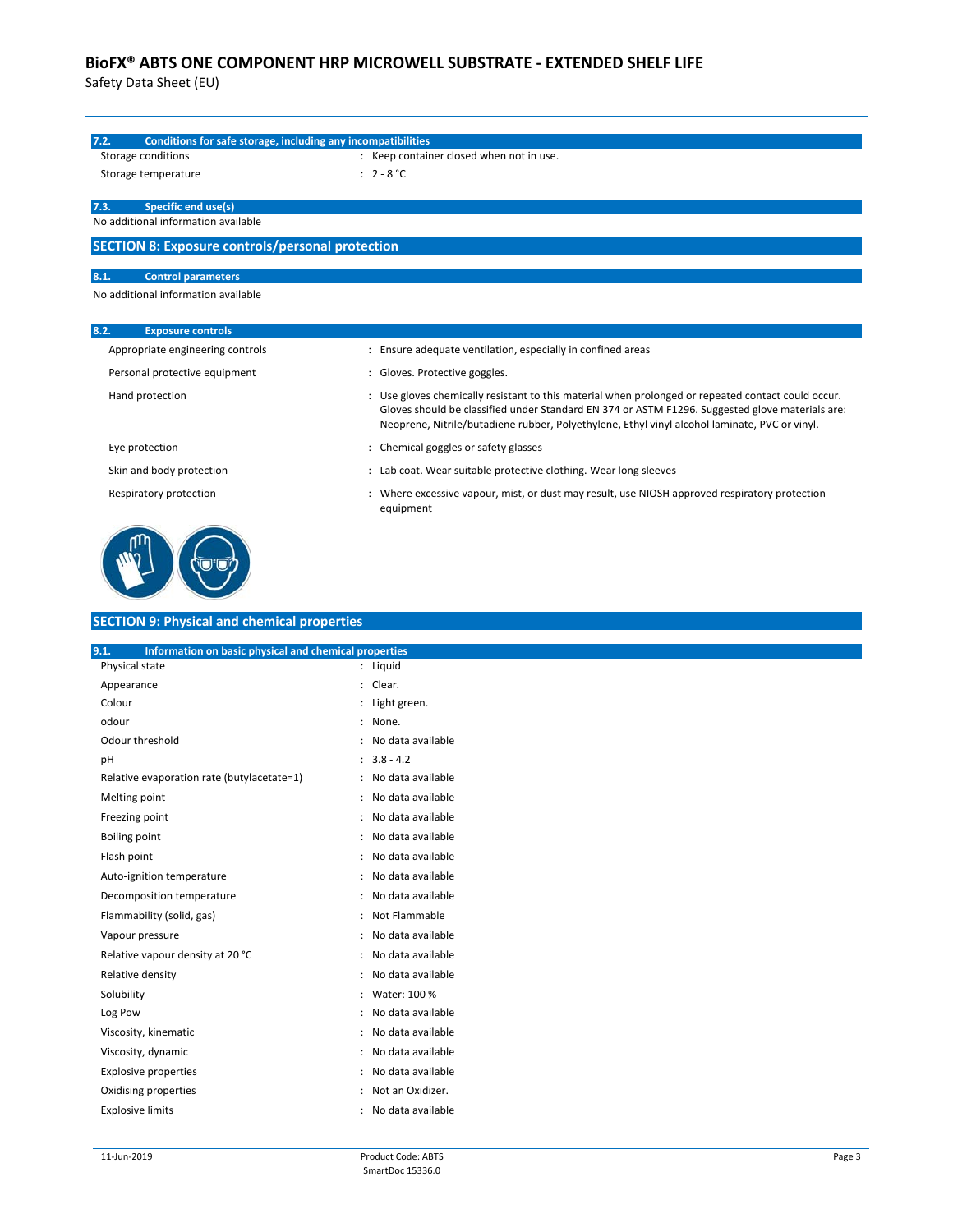| 9.2.<br><b>Other information</b>                                                     |                                          |  |
|--------------------------------------------------------------------------------------|------------------------------------------|--|
| No additional information available                                                  |                                          |  |
| <b>SECTION 10: Stability and reactivity</b>                                          |                                          |  |
|                                                                                      |                                          |  |
| 10.1.<br><b>Reactivity</b>                                                           |                                          |  |
| No dangerous reactions known under normal conditions of use.                         |                                          |  |
| 10.2.<br><b>Chemical stability</b>                                                   |                                          |  |
| Stable under recommended handling and storage conditions (see section 7).            |                                          |  |
|                                                                                      |                                          |  |
| 10.3.<br><b>Possibility of hazardous reactions</b>                                   |                                          |  |
| None known.                                                                          |                                          |  |
| 10.4.<br><b>Conditions to avoid</b>                                                  |                                          |  |
| Moisture. elevated temperatures. Light.                                              |                                          |  |
| 10.5.<br><b>Incompatible materials</b>                                               |                                          |  |
| Strong oxidizing agents. Some metals.                                                |                                          |  |
|                                                                                      |                                          |  |
| 10.6.<br><b>Hazardous decomposition products</b>                                     |                                          |  |
| Hazardous fumes of nitrous oxides (NOx) and carbon oxides.                           |                                          |  |
| <b>SECTION 11: Toxicological information</b>                                         |                                          |  |
|                                                                                      |                                          |  |
| 11.1.<br>Information on toxicological effects<br>Acute toxicity (oral)               | : Not classified                         |  |
| Acute toxicity (dermal)                                                              | : Not classified                         |  |
|                                                                                      | : Not classified                         |  |
| Acute toxicity (inhalation)                                                          | : Not classified                         |  |
| Skin corrosion/irritation                                                            |                                          |  |
|                                                                                      | pH: 3.8 - 4.2                            |  |
| Serious eye damage/irritation                                                        | : Not classified                         |  |
|                                                                                      | pH: 3.8 - 4.2                            |  |
| Respiratory or skin sensitisation                                                    | : Not classified                         |  |
| Germ cell mutagenicity                                                               | : Not classified                         |  |
| Carcinogenicity                                                                      | : Not classified                         |  |
| Reproductive toxicity                                                                | : Not classified                         |  |
| STOT-single exposure                                                                 | : Not classified                         |  |
| STOT-repeated exposure                                                               | Not classified                           |  |
| Aspiration hazard                                                                    | : Not classified                         |  |
| <b>SECTION 12: Ecological information</b>                                            |                                          |  |
|                                                                                      |                                          |  |
| 12.1.<br><b>Toxicity</b>                                                             |                                          |  |
| Acute aquatic toxicity                                                               | : Not classified                         |  |
| Chronic aquatic toxicity<br>Ecology - general                                        | : Not classified<br>: No data available. |  |
|                                                                                      |                                          |  |
| 12.2.<br><b>Persistence and degradability</b><br>No additional information available |                                          |  |
|                                                                                      |                                          |  |
| 12.3.<br><b>Bioaccumulative potential</b>                                            |                                          |  |
| No additional information available                                                  |                                          |  |
|                                                                                      |                                          |  |
| <b>Mobility in soil</b><br>12.4.                                                     |                                          |  |
| No additional information available                                                  |                                          |  |
| 12.5.<br><b>Results of PBT and vPvB assessment</b>                                   |                                          |  |
| No additional information available                                                  |                                          |  |
|                                                                                      |                                          |  |
| 12.6.<br><b>Other adverse effects</b>                                                |                                          |  |
| No additional information available                                                  |                                          |  |
|                                                                                      |                                          |  |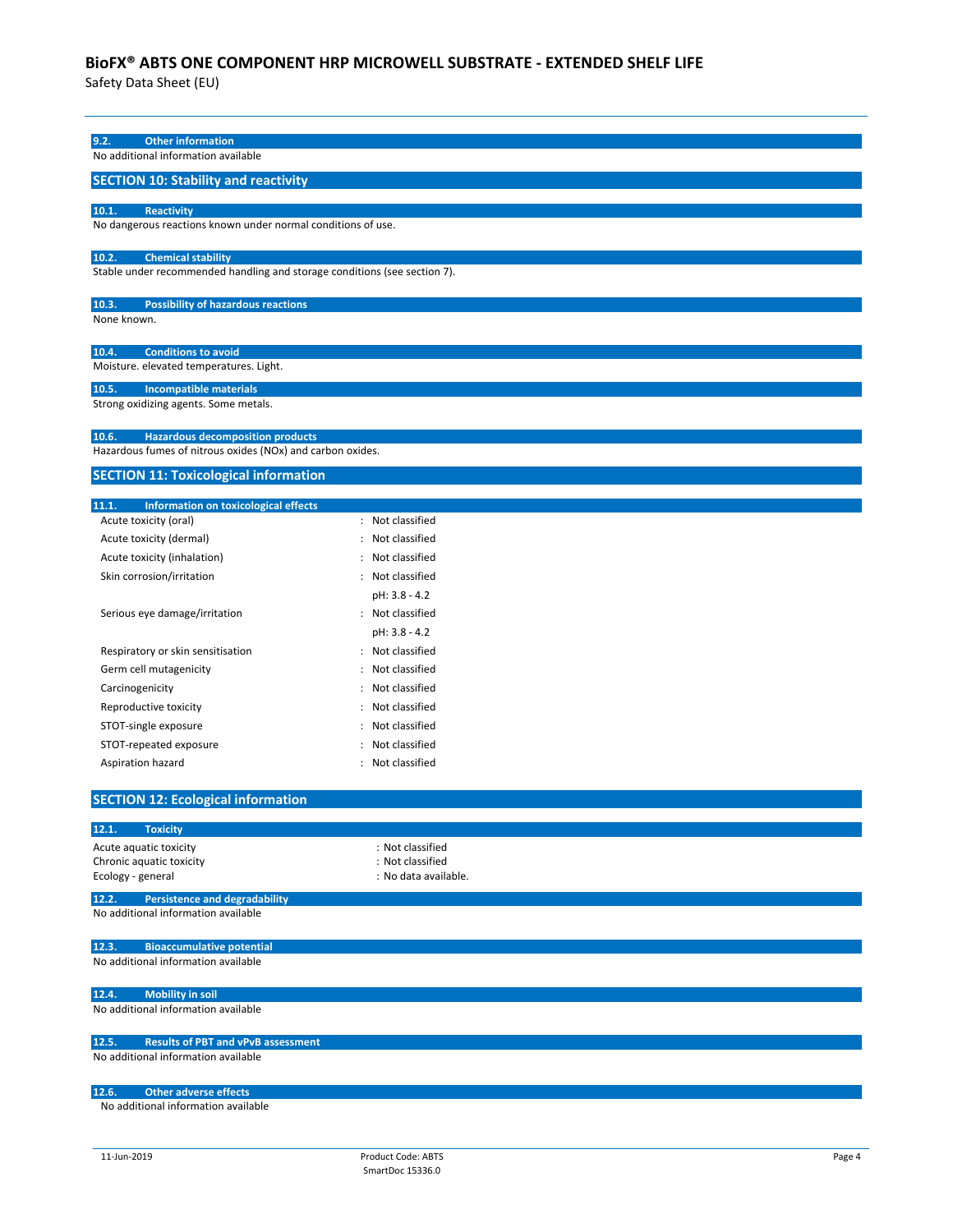| <b>SECTION 13: Disposal considerations</b>                            |                                                                                                                                                                                                                                                        |  |  |  |
|-----------------------------------------------------------------------|--------------------------------------------------------------------------------------------------------------------------------------------------------------------------------------------------------------------------------------------------------|--|--|--|
| 13.1.<br><b>Waste treatment methods</b>                               |                                                                                                                                                                                                                                                        |  |  |  |
| Waste treatment methods<br>Product/Packaging disposal recommendations | : Obtain the consent of pollution control authorities before discharging to wastewater treatment plants.<br>: Dispose in a safe manner in accordance with local/national regulations. Do not allow the product to be<br>released into the environment. |  |  |  |
| <b>SECTION 14: Transport information</b>                              |                                                                                                                                                                                                                                                        |  |  |  |
| In accordance with ADR / RID / IMDG / IATA / ADN                      |                                                                                                                                                                                                                                                        |  |  |  |
| 14.1.<br><b>UN</b> number                                             |                                                                                                                                                                                                                                                        |  |  |  |
| UN-No. (ADR)                                                          | : Not applicable                                                                                                                                                                                                                                       |  |  |  |
| UN-No. (IMDG)                                                         | : Not applicable                                                                                                                                                                                                                                       |  |  |  |
| UN-No. (IATA)                                                         | : Not applicable                                                                                                                                                                                                                                       |  |  |  |
| UN-No. (ADN)                                                          | : Not applicable                                                                                                                                                                                                                                       |  |  |  |
| UN-No. (RID)                                                          | : Not applicable                                                                                                                                                                                                                                       |  |  |  |
| 14.2.<br><b>UN proper shipping name</b>                               |                                                                                                                                                                                                                                                        |  |  |  |
| Proper Shipping Name (ADR)                                            | : Not applicable                                                                                                                                                                                                                                       |  |  |  |
| Proper Shipping Name (IMDG)                                           | : Not applicable                                                                                                                                                                                                                                       |  |  |  |
| Proper Shipping Name (IATA)                                           | : Not applicable                                                                                                                                                                                                                                       |  |  |  |
| Proper Shipping Name (ADN)                                            | : Not applicable                                                                                                                                                                                                                                       |  |  |  |
| Proper Shipping Name (RID)                                            | : Not applicable                                                                                                                                                                                                                                       |  |  |  |
| 14.3.<br><b>Transport hazard class(es)</b>                            |                                                                                                                                                                                                                                                        |  |  |  |
| Transport hazard class(es) (ADR)                                      | : Not applicable                                                                                                                                                                                                                                       |  |  |  |
| Transport hazard class(es) (IMDG)                                     | : Not applicable                                                                                                                                                                                                                                       |  |  |  |
| Transport hazard class(es) (IATA)                                     | : Not applicable                                                                                                                                                                                                                                       |  |  |  |
| Transport hazard class(es) (ADN)                                      | : Not applicable                                                                                                                                                                                                                                       |  |  |  |
| Transport hazard class(es) (RID)                                      | : Not applicable                                                                                                                                                                                                                                       |  |  |  |
| 14.4.<br><b>Packing group</b>                                         |                                                                                                                                                                                                                                                        |  |  |  |
| Packing group (ADR)                                                   | : Not applicable                                                                                                                                                                                                                                       |  |  |  |
| Packing group (IMDG)                                                  | : Not applicable                                                                                                                                                                                                                                       |  |  |  |
| Packing group (IATA)                                                  | : Not applicable<br>: Not applicable                                                                                                                                                                                                                   |  |  |  |
| Packing group (ADN)<br>Packing group (RID)                            | : Not applicable                                                                                                                                                                                                                                       |  |  |  |
| 14.5.<br><b>Environmental hazards</b>                                 |                                                                                                                                                                                                                                                        |  |  |  |
| Dangerous for the environment                                         | : No                                                                                                                                                                                                                                                   |  |  |  |
| Marine pollutant                                                      | : No                                                                                                                                                                                                                                                   |  |  |  |
| Other information                                                     | : No supplementary information available                                                                                                                                                                                                               |  |  |  |
| <b>Special precautions for user</b><br>14.6.                          |                                                                                                                                                                                                                                                        |  |  |  |
| <b>Overland transport</b>                                             |                                                                                                                                                                                                                                                        |  |  |  |
| No data available                                                     |                                                                                                                                                                                                                                                        |  |  |  |
| Transport by sea (IMDG)                                               |                                                                                                                                                                                                                                                        |  |  |  |
| No data available                                                     |                                                                                                                                                                                                                                                        |  |  |  |
| Air transport (IATA)                                                  |                                                                                                                                                                                                                                                        |  |  |  |
| No data available                                                     |                                                                                                                                                                                                                                                        |  |  |  |
| Inland waterway transport                                             |                                                                                                                                                                                                                                                        |  |  |  |
| No data available                                                     |                                                                                                                                                                                                                                                        |  |  |  |
| Rail transport                                                        |                                                                                                                                                                                                                                                        |  |  |  |
| No data available                                                     |                                                                                                                                                                                                                                                        |  |  |  |